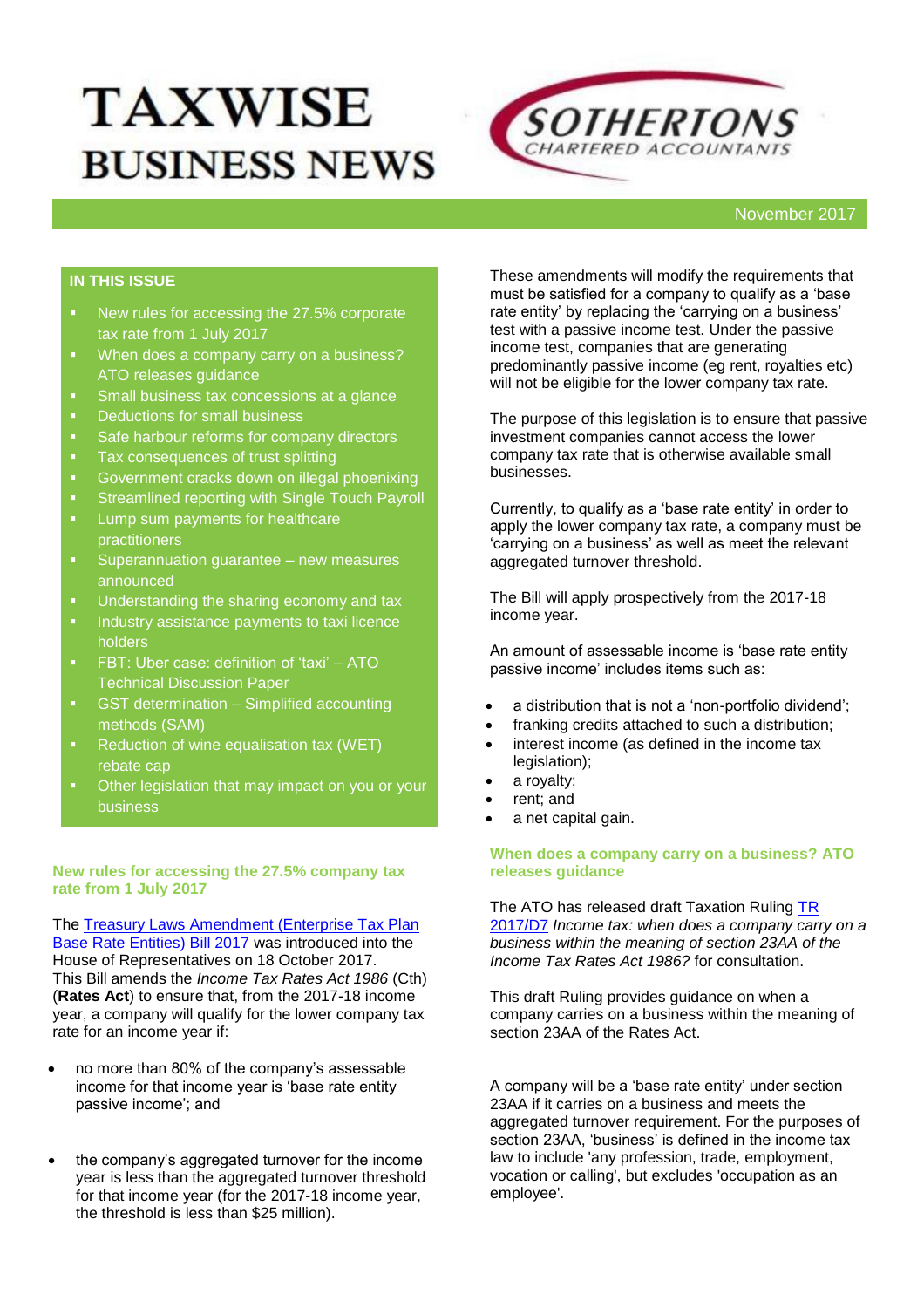The draft Ruling confirms that it is not possible to definitively state whether a company is carrying on a business. It does however confirm that 'Limited' and 'No Liability' companies are *likely* to be carrying on a business where they are established and maintained to make a profit for their shareholders, and invest their assets in gainful activities which have both a purpose and prospect of profit.

The draft Ruling addresses whether a company carries on a business in a general way. It does not address what the scope or nature of a company's business is. This is a separate question that needs to be answered in order to work out the taxation consequences of the transactions a company undertakes, such as whether a gain made is ordinary income or a capital gain, or whether an outgoing or loss is capital in nature.

A variety of examples are included in the draft Ruling to assist a taxpayer to understand when a company may be 'carrying on a business'.

#### *Note!*

The issue of whether a company is 'carrying on a business' is relevant under the current law. However, if the *Treasury Laws Amendment (Enterprise Tax Plan Base Rate Entities) Bill 2017* becomes law, the draft Ruling will not be relevant from 1 July 2017 going forward.

You should discuss with your tax agent or adviser whether your company may be eligible to access the lower company tax rate.

#### **Small business tax concessions at a glance**

The ATO has prepared a table that is available on their [website](https://www.ato.gov.au/Business/Small-business-entity-concessions/Concessions/Concessions-at-a-glance/) which sets out at a glance all the tax concessions that may be available to small businesses. These include:

- simplified depreciation rules (eg the instant asset write-off, accelerated depreciation for primary producers);
- eligibility for the lower company tax rate;
- PAYG instalment concessions;
- simplified trading stock rules;
- simpler BAS;
- accounting for GST on a cash basis; and
- the various small business CGT concessions.

Your tax agent or adviser will be able to assist you to work out which of these concessions your small business may be entitled to.

#### **Deductions for small business**

The ATO has published answers to the most common questions taxpayers have been asking about deductions for small business. Find out more on the [ATO website.](https://www.ato.gov.au/General/Other-languages/In-detail/Information-in-other-languages/Deductions-for-small-business/)

#### **Safe harbour reforms for company directors**

The [Treasury Laws Amendment \(2017 Enterprise](https://www.aph.gov.au/Parliamentary_Business/Bills_Legislation/Bills_Search_Results/Result?bId=r5886)  [Incentives No. 2\) Bill 2017](https://www.aph.gov.au/Parliamentary_Business/Bills_Legislation/Bills_Search_Results/Result?bId=r5886) (the Bill) passed both the House of Representatives and the Senate on 12 September 2017 and awaits Royal Assent.

The Bill amends the *Corporations Act 2001* (Cth) to: create a safe harbour for company directors from personal liability for insolvent trading if the company is undertaking a restructure outside formal insolvency; and *Corporations Act 2001* and *Payment Systems and Netting Act 1998* (Cth) to make certain contractual rights unenforceable while a company is restructuring under certain formal insolvency processes.

The Minister for Revenue and Financial Services, the Hon Kelly O'Dwyer MP, said that the Government has delivered on its commitment under the National Innovation and Science Agenda (NISA) to improve Australia's corporate insolvency system with the Bill receiving passage through Parliament.

Ms O'Dwyer also said the Bill promotes a culture of entrepreneurship and innovation by providing a 'safe harbour' for company directors from personal liability for insolvent trading if they are pursuing a restructure outside formal insolvency. It also makes 'ipso facto' clauses unenforceable during and after certain formal insolvency procedures.

The safe harbour provisions will commence on Royal Assent. The stay on the operation of ipso facto clauses will commence from 1 July 2018 to provide time for businesses to adapt to the new settings.

The operation of the safe harbour will be subject to an independent review two years after commencement.

The Government will shortly consult with key stakeholders on the Regulations to support the operation of the stay on ipso facto clauses.

#### *To do!*

Are you a company director? If so, you should consult your tax adviser about whether this legislation impacts on you at all.

#### **Tax consequences of trust splitting**

The ATO is developing guidance in relation to the tax consequences of trust splitting arrangements.

A trust splitting arrangement occurs when separate trustees are appointed over different assets of an existing discretionary trust. Each trustee is typically controlled by a different party.

The intention of trust splitting is to produce a structure where each trustee is able to deal with the assets it holds independently of the other trustees. In particular, the trustee is able to deal with the assets largely for the benefit of the controlling party.

If you hold assets through trusts, this ATO guidance may be relevant to you.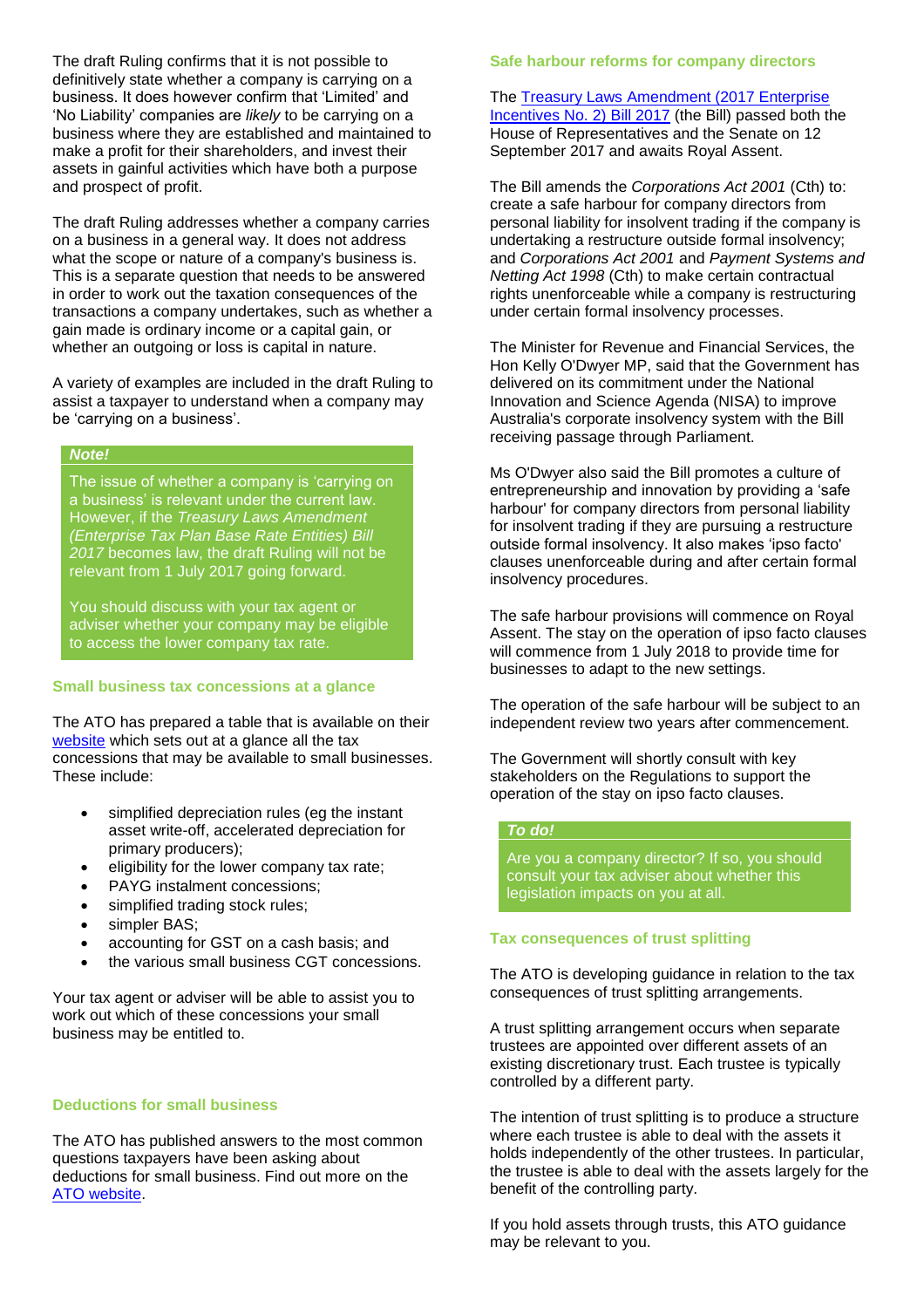#### **Government cracks down on illegal phoenixing**

The Minister for Revenue and Financial Services, the Hon Kelly O'Dwyer MP, announced on 12 September 2017 that the Government is taking action to crack down on illegal phoenixing activity to ensure those involved face tougher penalties.

The Government's package of reforms will include the introduction of a Director Identification Number (DIN) and a range of other measures to both deter and penalise phoenix activity.

The DIN will identify directors with a unique number. The DIN will interface with other government agencies and databases to allow regulators to map the relationships between individuals and entities and individuals and other people.

In addition to the DIN, the Government will consult on implementing a range of other measures to deter and disrupt the core behaviours of phoenix operators, including non-directors such as facilitators and advisers.

The Government will consult on how best to identify high risk individuals who will be subject to new preventative and early intervention tools, including:

- a next-cab-off-the-rank system for appointing liquidators;
- allowing the ATO to retain tax refunds; and
- allowing the ATO to commence immediate recovery action following the issuance of a Director Penalty Notice.

The Government put out a discussion paper in October containing numerous ideas for how to combat phoenixing behaviours.

## **Streamlined reporting with Single Touch Payroll**

Previous editions of *TaxWise Business* have contained information about Single Touch Payroll, which is a reporting change for employers. It means employers will report payments such as salaries and wages, PAYG withholding and super information to the ATO directly from their payroll solution at the same time they pay their employees.

For employers with 20 or more employees, Single Touch Payroll reporting starts from 1 July 2018. The first year will be a transition and penalties will not apply.

The Government has also announced that it will expand Single Touch Payroll to include employers with 19 or less employees from 1 July 2019. This will be subject to legislation being passed in Parliament.

Therefore, if your business has 20 or more employees, Single Touch Payroll starts for you on 1 July 2018. If you have less than 20 employees, Single Touch Payroll will start for you on 1 July 2019 if the relevant legislation gets passed.

## **Lump sum payments for healthcare practitioners**

If you are a healthcare practitioner, you may receive a lump sum payment when starting or amending an agreement with a healthcare centre operator. The ATO is concerned that some healthcare practitioners may be incorrectly treating these payments as proceeds from the disposal of a capital asset. This may result in underpayment of tax and expose you to later tax adjustments and penalties.

### *To do!*

If you have received one of these payments, talk to your tax agent to make sure you treat it correctly for tax purposes.

#### **Superannuation guarantee – new measures announced**

The Government has announced a further package of reforms to give the ATO near real-time visibility over superannuation guarantee (SG) compliance by employers.

The Government will provide the ATO with additional funding for a Superannuation Guarantee Taskforce to crackdown on employer non-compliance. The package builds on legislation already announced to close a legal loophole used by unscrupulous employers to shortchange employees who make salary-sacrifice contributions to their superannuation.

The package includes measures to:

- require superannuation funds to report contributions received more frequently, at least monthly, to the ATO. This will enable the ATO to identify non-compliance and take prompt action;
- update payroll reporting through the rollout of Single Touch Payroll (STP). This will reduce the regulatory burden on business and transform compliance by aligning payroll functions with regular reporting of taxation and superannuation obligations;
- improve the effectiveness of the ATO's recovery powers, including strengthening director penalty notices and use of security bonds for high-risk employers, to ensure that unpaid superannuation is better collected by the ATO and paid to employees' super accounts; and
- give the ATO the ability to seek court-ordered penalties in the most egregious cases of nonpayment, including employers who are repeatedly caught but fail to pay superannuation guarantee liabilities.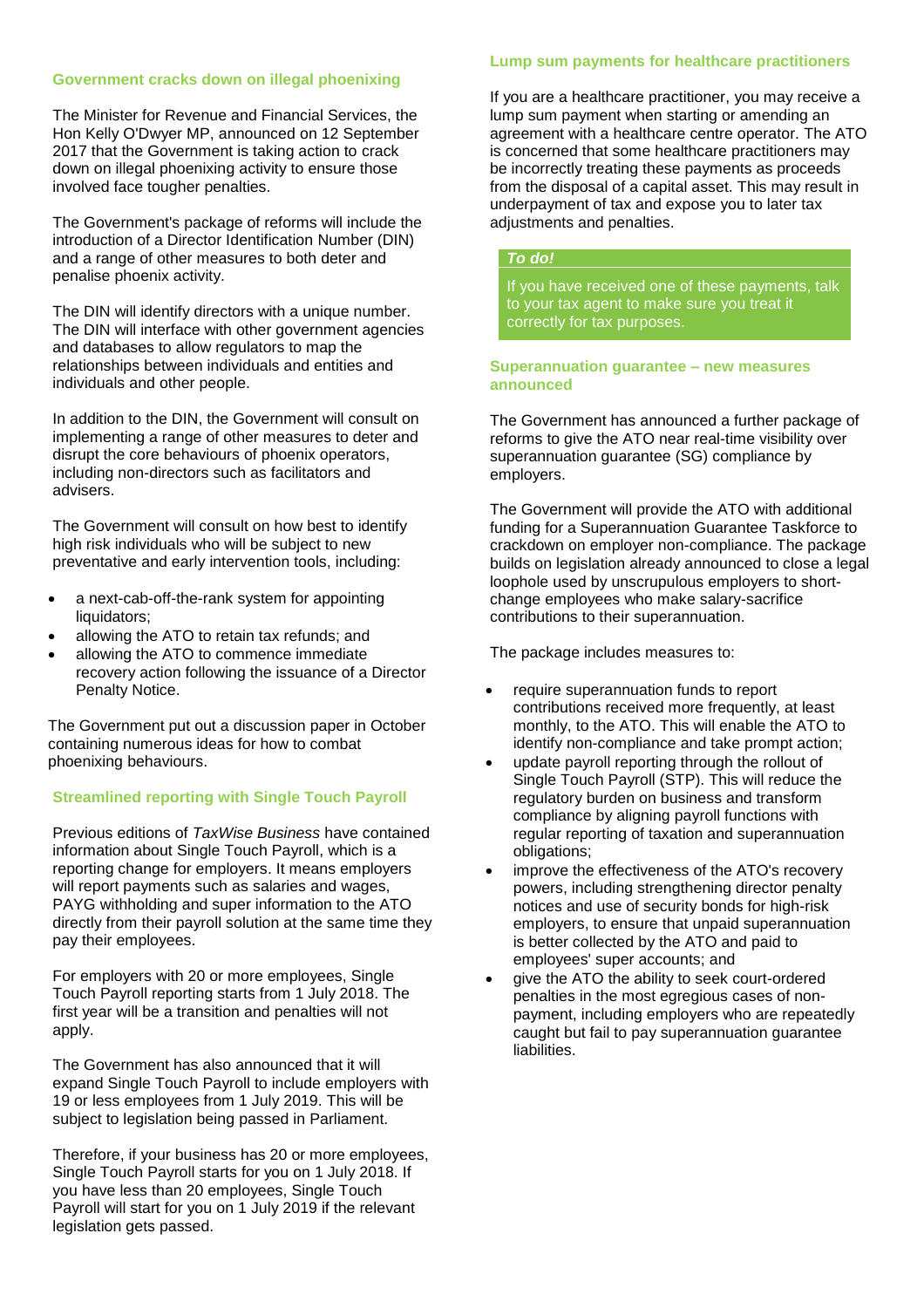## **Understanding the sharing economy and tax**

The ATO has updated their [sharing economy and tax](https://www.ato.gov.au/Tax-professionals/Newsroom/Your-practice/Understanding-the-sharing-economy-and-tax/)  [web page](https://www.ato.gov.au/Tax-professionals/Newsroom/Your-practice/Understanding-the-sharing-economy-and-tax/) to help you understand your clients' income tax and GST obligations, and how to avoid tax debts. Information includes:

- [Working in the sharing economy](https://www.ato.gov.au/general/the-sharing-economy-and-tax/working-in-the-sharing-economy/)
- [Income tax and GST in the sharing economy](https://www.ato.gov.au/General/The-sharing-economy-and-tax/Income-tax-and-GST-in-the-sharing-economy/)
- [Deductions you can claim](https://www.ato.gov.au/General/The-sharing-economy-and-tax/Deductions-you-can-claim/)
- [Ride-sourcing](https://www.ato.gov.au/General/The-sharing-economy-and-tax/Ride-sourcing/)
- [Renting out all or part of your home](https://www.ato.gov.au/General/The-sharing-economy-and-tax/Renting-out-all-or-part-of-your-home/)
- [Renting out a car parking space](https://www.ato.gov.au/General/The-sharing-economy-and-tax/Renting-out-a-car-parking-space/)
- [Record keeping](https://www.ato.gov.au/General/The-sharing-economy-and-tax/Record-keeping/)
- [How to avoid a tax debt](https://www.ato.gov.au/General/The-sharing-economy-and-tax/How-to-avoid-a-tax-debt/)

# *Tip!*

If you participate in the sharing economy, you need to understand your tax obligations. Talk to your tax agent or adviser if you are unsure about what your tax obligations are or whether you are meeting them.

### **Industry assistance payments to taxi licence holders**

The ATO is providing assistance to taxpayers who hold a taxi licence (including a car hire licence).

If you hold a taxi licence (including a hire car licence) and you receive an industry assistance payment from your State Government in relation to the licence (excluding a licence surrender payment), it is probably not a capital receipt. It's more likely to be ordinary income. There are no GST consequences. More guidance can be found on the [ATO website.](https://www.ato.gov.au/Business/Income-and-deductions-for-business/In-detail/Industry-assistance-payments-to-taxi-licence-holders/)

## **FBT: Uber case: definition of 'taxi' – ATO Technical Discussion Paper**

In light of a recent Federal Court decision in the matter of *Uber B.V. v. Commissioner of Taxation* [2017] FCA 110 (Uber), and certain proposed changes to licensing regulations in a number of states and territories, the ATO has released *Technical [Discussion Paper TDP](https://www.ato.gov.au/law/view/document?DocID=TDP/TDP20172/NAT/ATO/00001&PiT=99991231235958)  [2017/2 'Fringe Benefits Tax -](https://www.ato.gov.au/law/view/document?DocID=TDP/TDP20172/NAT/ATO/00001&PiT=99991231235958) Definition of Taxi'*.

TDP 2017/2 considers the definition of 'taxi' contained in the *Fringe Benefits Tax Assessment Act 1986* (Cth) (FBT Act) and the exemption from fringe benefits tax (FBT) for taxi travel undertaken to or from work or due to illness.

The purpose of this paper is to facilitate consultation between the ATO and the community as part of the process of developing advice on the application of the FBT law. The ATO advises that all views in this paper are preliminary in nature and should not be taken as representing either an ATO view or that the ATO will take a particular view.

## **GST determination – Simplified accounting methods (SAM)**

The [Goods and Services Tax: Simplified Accounting](https://www.legislation.gov.au/Details/F2017L01274)  [Methods Determination 2017 for Retailers who sell](https://www.legislation.gov.au/Details/F2017L01274)  Food – [Business Norms, Stock Purchases and](https://www.legislation.gov.au/Details/F2017L01274)  [Snapshot Methods \(F2017L01274\)](https://www.legislation.gov.au/Details/F2017L01274) commenced on 28 September 2017. This determination repealed and replaced *Simplified GST Accounting Methods Legislative Instrument (No 1) 2007*.

The determination provides eligible food retailers with a choice of using a simplified accounting method (SAM) to help them to work out their net amount. It does so by allowing them to estimate their GST-free trading sales and GST-free trading stock acquisitions for a tax period. The three SAMs are:

- Business norms method;
- Stock purchases method; and
- Snapshot method.

The determination is substantially the same as the previous determination that it replaced. If you were eligible to use a particular SAM specified in the previous determination, you will continue to be eligible to use that SAM under this determination.

## **Reduction of wine equalisation tax (WET) rebate cap**

In the 2016-17 Budget, the Government announced that it will address integrity concerns with the wine equalisation tax (WET) rebate by reducing the WET rebate cap and tightening eligibility criteria.

The scheduled changes include:

- strengthening the associated producer provisions, so that from 1 October 2017 the associated producer test applies at any time during the financial year;
- reducing the WET rebate cap from \$500,000 to \$350,000 on 1 July 2018;
- introducing tightened eligibility criteria for the producer rebate from 1 July 2018 with some transitional arrangements from 1 January 2018; and
- creating a stronger link between rebate claims and the payment of WET by limiting entitlements to WET credits and changes to the quoting rules from 1 July 2018.

The changes were passed into legislation in August 2017.